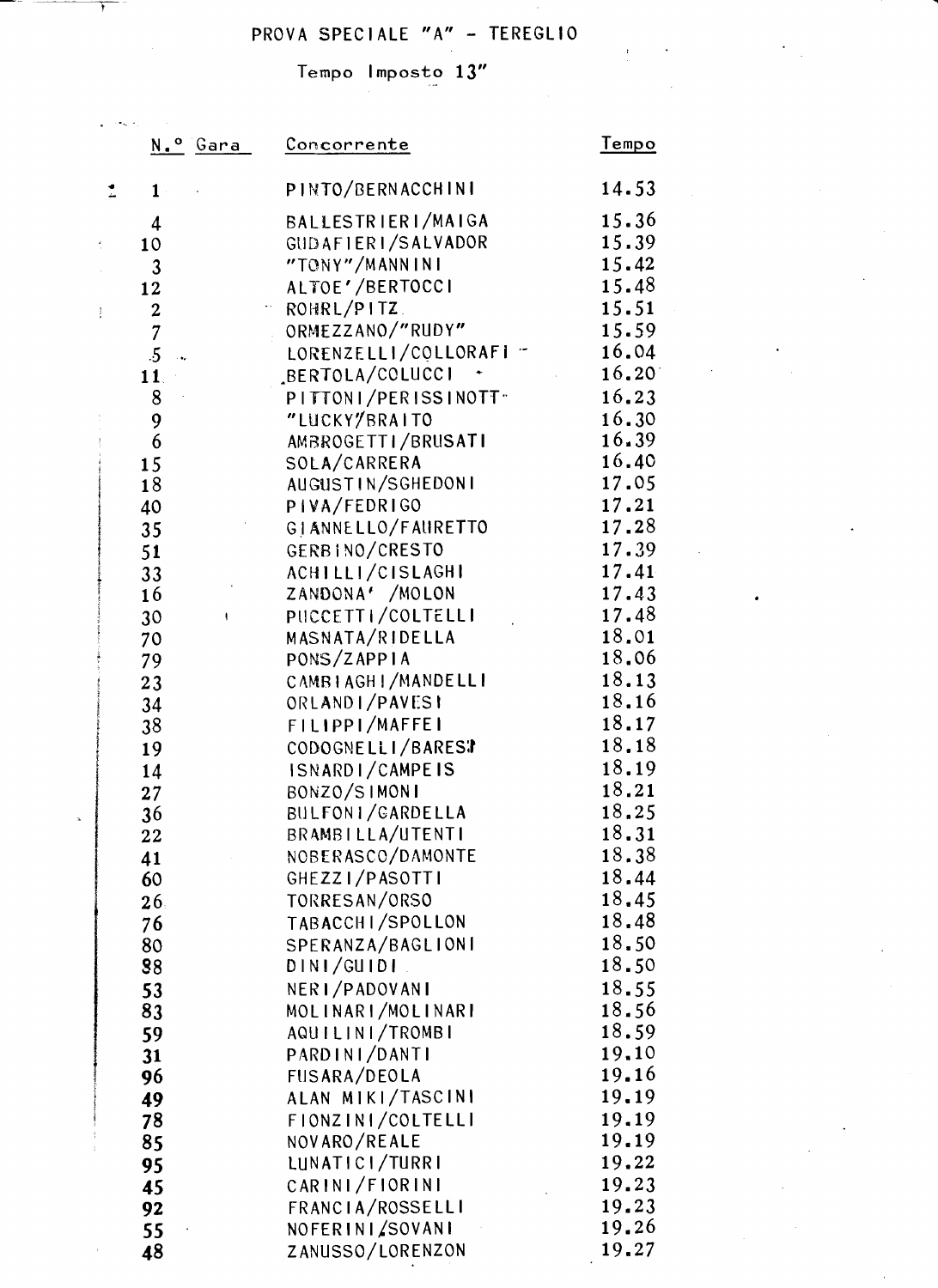| 25       | CERIELLI/GARUGLIERI                 | 19.28          |
|----------|-------------------------------------|----------------|
| 102      | CESCON/VISCONTI                     | 19.28          |
| 72       | PRATELLI/MELI                       | 19.32          |
| 87       | BIAMONTI/TORSOLI                    | 19.32          |
| 77       | RAFANELLI/NENCIONI                  | 19.32          |
| 47       | PASINATO/BORDIGNON                  | 19.34          |
| 101      | DE CESARI/FABBRI                    | 19.34          |
| 46       | PIERINI/NOTTOLI                     | 19.45          |
| 75       | SANTINI/DEFENDENTI                  | 19.48          |
| 89       | MARCHESINI/PEIRANO                  | 19.48          |
| 58       | BORTOLOTTI/NASI                     | 19.54          |
| 64       | GIANNINI/FRANCESCHINI               | 19.58          |
| 52       | TERENZIANI/MAZZONI                  | 20,00          |
| 44       | BARSANTI/CERVELLI                   | 20.02          |
| 37       | BARRECA/VALASTRO                    | 20.16          |
| 61       | PASSATEMPO/NANNETTI                 | 20.26          |
| 65       | PAROLI/VILLANI                      | 20.49          |
| 100      | FORTI/FAMBRINI                      | 20.53          |
| 42       | CALOSSO/MARRESE                     | 20.54          |
| 50       | MAGENTA/BISIO                       | 20.56          |
| 24       | LOBELLO/GAROFALO                    | 20.59          |
| 57       | TOGNANA/DAL BEN                     | 21.05          |
| 28       | POZZI/CASELLA                       | 21.09          |
| 73       | KEHLING/LUCCHESI                    | 21.10          |
| 68       | BONCOMPAGNI CIAMBELLINI             | 21.31          |
| 63       | TOMBA/CASTELLI                      | 21.49          |
| 84       | POLATO/ALUNNI<br>FORGESCHI/SARAGOSA | 21.54<br>22.14 |
| 82       | AMBIVERI/BORTOLAMI                  | 22.45          |
| 43<br>90 | BRINATI/GIRONI                      | 23.07          |
| 93       | PANELLI/GORINI                      | 26.15          |
| 54       | FAILLI/BENINI                       | 39.20          |
| 62       | DE DOMINICIS/RICCIO                 | 44.04          |
|          |                                     |                |

 $\label{eq:2.1} \frac{1}{\sqrt{2}}\sum_{i=1}^n\frac{1}{\sqrt{2}}\sum_{i=1}^n\frac{1}{\sqrt{2}}\sum_{i=1}^n\frac{1}{\sqrt{2}}\sum_{i=1}^n\frac{1}{\sqrt{2}}\sum_{i=1}^n\frac{1}{\sqrt{2}}\sum_{i=1}^n\frac{1}{\sqrt{2}}\sum_{i=1}^n\frac{1}{\sqrt{2}}\sum_{i=1}^n\frac{1}{\sqrt{2}}\sum_{i=1}^n\frac{1}{\sqrt{2}}\sum_{i=1}^n\frac{1}{\sqrt{2}}\sum_{i=1}^n\frac$ 

 $\label{eq:2.1} \frac{1}{\sqrt{2\pi}}\int_{0}^{\infty}\frac{1}{\sqrt{2\pi}}\left(\frac{1}{\sqrt{2\pi}}\right)^{2\alpha} \frac{1}{\sqrt{2\pi}}\int_{0}^{\infty}\frac{1}{\sqrt{2\pi}}\frac{1}{\sqrt{2\pi}}\int_{0}^{\infty}\frac{1}{\sqrt{2\pi}}\frac{1}{\sqrt{2\pi}}\frac{1}{\sqrt{2\pi}}\frac{1}{\sqrt{2\pi}}\frac{1}{\sqrt{2\pi}}\frac{1}{\sqrt{2\pi}}\frac{1}{\sqrt{2\pi}}\frac{1}{\sqrt{2\pi}}\frac{1}{\$ 

 $\mathcal{F}_{\text{max}}$ 

 $\label{eq:2.1} \frac{1}{\sqrt{2}}\int_{0}^{\infty}\frac{d\mu}{\lambda} \left(\frac{d\mu}{\lambda} - \frac{d\mu}{\lambda}\right) \frac{d\mu}{\lambda} \, d\mu = \frac{1}{2} \int_{0}^{\infty}\frac{d\mu}{\lambda} \frac{d\mu}{\lambda} \, d\mu = \frac{1}{2} \int_{0}^{\infty}\frac{d\mu}{\lambda} \, d\mu = \frac{1}{2} \int_{0}^{\infty}\frac{d\mu}{\lambda} \, d\mu = \frac{1}{2} \int_{0}^{\infty}\frac{d\mu}{\lambda} \, d\mu = \frac{$ 

 $\label{eq:2.1} \frac{1}{2} \sum_{i=1}^n \frac{1}{2} \sum_{j=1}^n \frac{1}{2} \sum_{j=1}^n \frac{1}{2} \sum_{j=1}^n \frac{1}{2} \sum_{j=1}^n \frac{1}{2} \sum_{j=1}^n \frac{1}{2} \sum_{j=1}^n \frac{1}{2} \sum_{j=1}^n \frac{1}{2} \sum_{j=1}^n \frac{1}{2} \sum_{j=1}^n \frac{1}{2} \sum_{j=1}^n \frac{1}{2} \sum_{j=1}^n \frac{1}{2} \sum_{j=1}^n \frac{$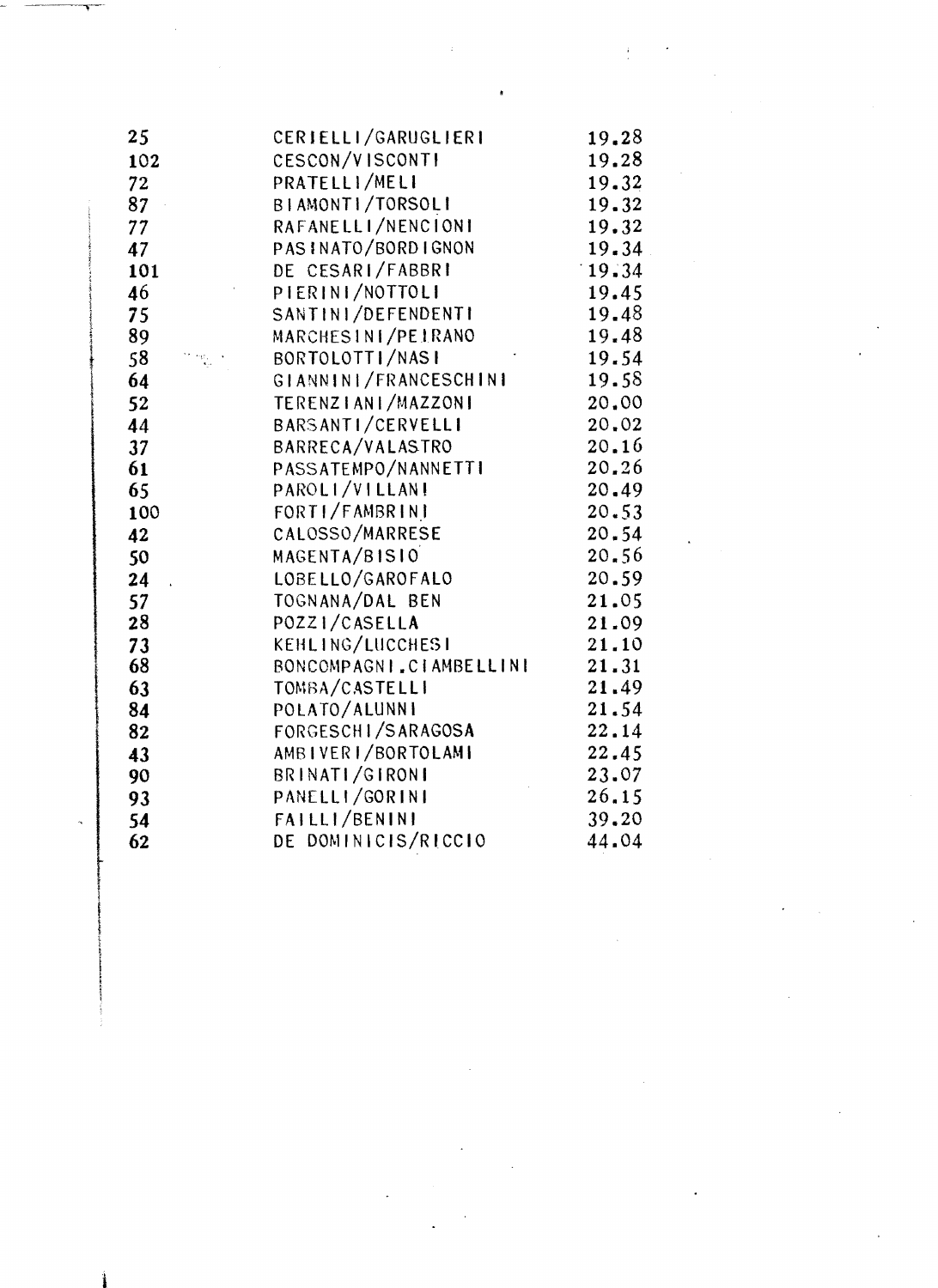#### PROVA SPECIALE "B" - MONTEFEGATESI

 $\mathbf{\tau}$ 

 $\sqrt{2\pi}$ 

#### Tempo imposto 13'

| <b>GARA</b>      | CONCORRENTE             | TEMPO  |
|------------------|-------------------------|--------|
|                  |                         |        |
| $\mathbf{1}$     | PINTO/BERNACCHINI       | 14.26  |
| $\boldsymbol{2}$ | ROHRL/PITZ              | 14.48  |
| 4                | BALLESTRIERI/MAIGA      | 14.52  |
| $\frac{3}{7}$    | "TONY"/MANNINI          | 15.00  |
|                  | ORMEZZANO/"RUDY"        | 15.26  |
| 12               | ALTOE' / BERTOCCI       | 15.29  |
| 5                | LORENZELLI/COLLORAFI    | 15.35  |
| 11               | BERTOLA/COLUCCI         | 15.51  |
| 6                | AMBROGETTI/BRUSATO      | 15.55  |
| 9                | "LUCHY"/BRAITO          | 16.04  |
| 8                | PITTONI/PERISSINOT      | 16.14  |
| 15               | SOLA/CARRERA            | 16.15  |
| 10               | FUDAFIERI/SALVADOR      | 16.15  |
| 16               | ZANDONA'/MOLON          | 16.26  |
| 57               | TOGNANA/DAL BEN         | 16.47  |
| 18               | AUGUSTIN/SGHEDONI       | 16.56  |
| 51               | GERBINO/CRESTO          | 17.22  |
| 35               | GIANNELLO/FAURETTO      | 17.41  |
| 27               | BONZO/SIMONI            | 17.47  |
| 23               | CAMBIAGHI/MANDELLI      | 18.04  |
| 14               | ISNARDI/CAMPEIS         | 18.07  |
| 38               | FILIPPI/MAFFEI          | 18.16  |
| 19               | CODOGNELLI/VARESE       | 18.20  |
| 33               | ACHILLI/CISLAGHI        | 18.21  |
| 36               | <b>BULFONI/GARDELLA</b> | 18.29  |
| 95               | LUNATICI/TURRI          | 18.56  |
|                  | NOBERASCO/DAMONTE       | 18.31  |
| 41               | GHEZZI/PASOTTI          |        |
| 60               |                         | 18.56  |
| 79               | PONS/ZAPPIA             | 19.07  |
| 26               | TORRESAN/ORSO           | 19.14  |
| 59               | AQUILINI/TROMBI         | 19.18  |
| 34               | ORLANDI/PAVESI          | 19.22  |
| 53               | NERI/PADOVANI           | 19.34  |
| 49               | ALAN MIKI/TASCINI       | .19.41 |
| 43               | AMBIVERO/BORTOLAMI      | 19.41  |
| 50               | MAGENTA/BISIO           | 19.45  |
| 96               | FUSARA/DEOLA            | 19.49  |
| 89               | MARCHESINI/PEIRANO      | 19.51  |
| 101              | DE CESARI/FABBRI        | 19.54  |
| 85               | NOVARO/REALE            | 19.55  |
| 48               | ZANUSSO/LORENZON        | 19.56  |
| 22               | <b>BRAMBILIA/UTENTI</b> | 19.58  |
| 102.             | CESCON/VISCONTI         | 19.58  |
| 87               | BIAMONTI/TORSOLI        | 20.00  |
| 90               | BRINATI/GIRONI          | 20.01  |
| 58               | BORTOLOTTI/NASI         | 20.14  |
| 25               | CERIELLI/GARUGLIERI     | 20.14  |
| 83               | MOLINARI/X              | 20.16  |
| 80               | SPERANZA/BAGLIONI       | 20.16  |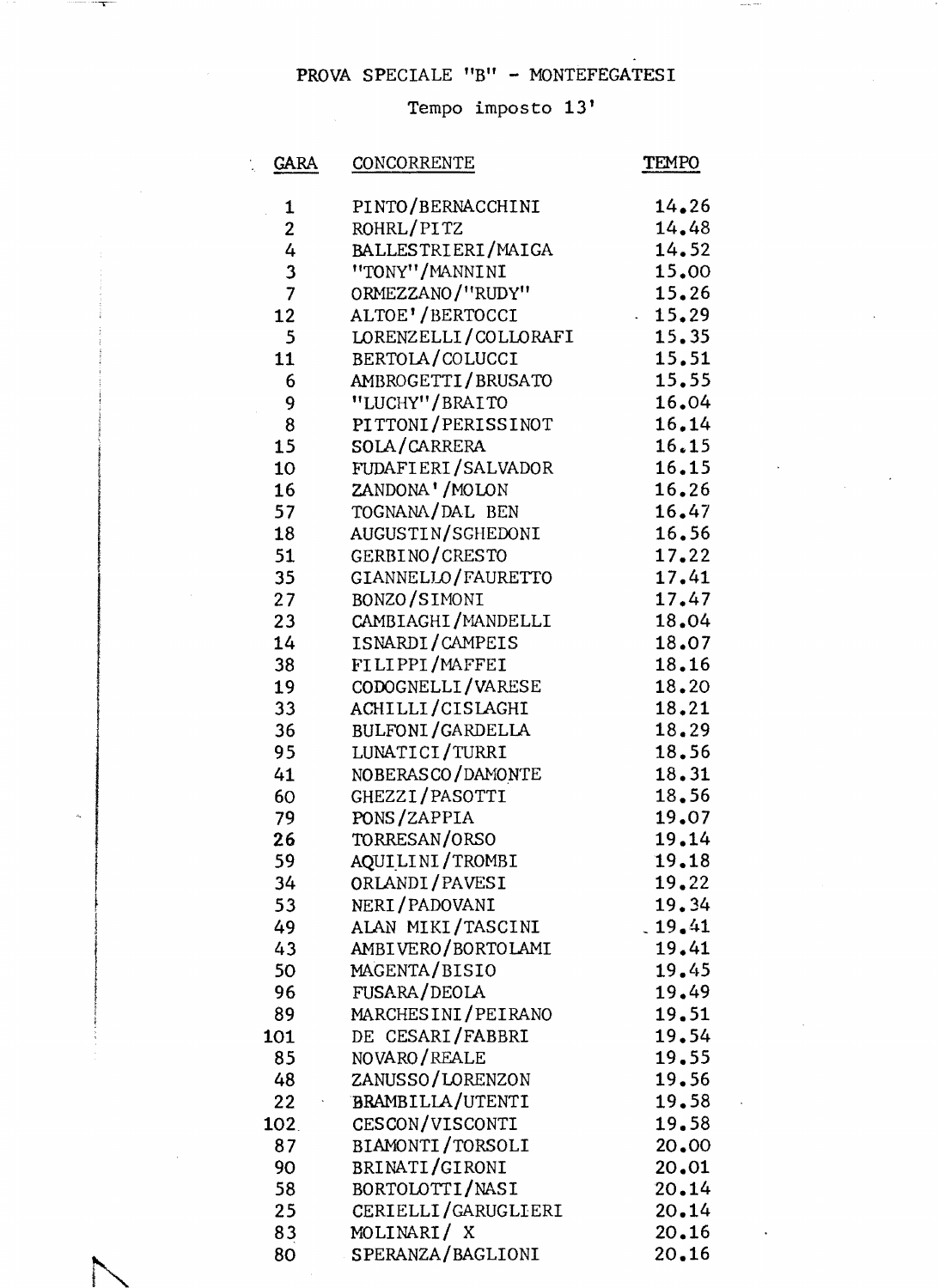| FRANCIA/ROSSELLI        | 20.20                                                                                  |
|-------------------------|----------------------------------------------------------------------------------------|
| PASINATO/BORDIGNON      | 20.26                                                                                  |
| BARZANTI/CERVELLI       | 20.27                                                                                  |
| PIERINI/NOTTOLI         | 20.43                                                                                  |
|                         | 20.47                                                                                  |
| POZZI/CASELLA           | 20.55                                                                                  |
| CARINI/FIORINI          | 20.57                                                                                  |
| DINI/GUIDI              | 21.05                                                                                  |
| PARDINI/DANTI           | 21.19                                                                                  |
| PASSATEMPO/NANNETTI     | 21,22                                                                                  |
| LOBELLO/GAROFALO        | 21.23                                                                                  |
| FAILLI/BENINI           | 21.30                                                                                  |
| RAFANELLI/NENCIONI      | 21.45                                                                                  |
|                         | 21.51                                                                                  |
| CALOSSO/MARRESE         | 21.52                                                                                  |
| BONCOMPAGNI/CIAMBELLINI | 21.53                                                                                  |
| FORTI/FAMBRINI          | 22.07                                                                                  |
| PRATELLI/MELI           | 22.07                                                                                  |
| BARRECA/VALASTRO        | 22.14                                                                                  |
| TOMBA/CASTELLI          | 22.31                                                                                  |
| DE DEMINICI/DE RICCIO   | 22.32                                                                                  |
|                         | 22,36                                                                                  |
| POLATO/ALUNNI           | 22.40                                                                                  |
| PANELLI/GORINI          | 23.38                                                                                  |
|                         | 26.09                                                                                  |
|                         | GIANNINI/FRANCESCHINI<br>KEHLING/LUCCHESI<br>CHIONSINI/COLTELLI<br>TORRENZIANI/MAZZONI |

 $\mathcal{L}_{\text{max}}$ 

 $\mathcal{A}^{\text{max}}_{\text{max}}$ 

 $\sim$   $\sim$ 

 $\mathcal{A}^{\mathcal{A}}$ 

 $\frac{1}{2}$ 

 $\mathcal{L}^{\text{max}}_{\text{max}}$  , where  $\mathcal{L}^{\text{max}}_{\text{max}}$ 

 $\label{eq:2.1} \mathcal{L}(\mathcal{L}^{\mathcal{L}}_{\mathcal{L}}(\mathcal{L}^{\mathcal{L}}_{\mathcal{L}})) \leq \mathcal{L}(\mathcal{L}^{\mathcal{L}}_{\mathcal{L}}(\mathcal{L}^{\mathcal{L}}_{\mathcal{L}})) \leq \mathcal{L}(\mathcal{L}^{\mathcal{L}}_{\mathcal{L}}(\mathcal{L}^{\mathcal{L}}_{\mathcal{L}}))$ 

 $\label{eq:2.1} \frac{1}{\sqrt{2}}\left(\frac{1}{\sqrt{2}}\right)^{2} \left(\frac{1}{\sqrt{2}}\right)^{2} \left(\frac{1}{\sqrt{2}}\right)^{2} \left(\frac{1}{\sqrt{2}}\right)^{2} \left(\frac{1}{\sqrt{2}}\right)^{2} \left(\frac{1}{\sqrt{2}}\right)^{2} \left(\frac{1}{\sqrt{2}}\right)^{2} \left(\frac{1}{\sqrt{2}}\right)^{2} \left(\frac{1}{\sqrt{2}}\right)^{2} \left(\frac{1}{\sqrt{2}}\right)^{2} \left(\frac{1}{\sqrt{2}}\right)^{2} \left(\$ 

 $\hat{A}$ 

 $\label{eq:2.1} \mathcal{L}_{\mathcal{S}} = \mathcal{K}_{\mathcal{S}} = \mathcal{K}_{\mathcal{S}} = \mathcal{K}_{\mathcal{S}} = \mathcal{K}_{\mathcal{S}} = \mathcal{K}_{\mathcal{S}} = \mathcal{K}_{\mathcal{S}}$ 

 $\frac{1}{2}$ 

 $\sim 10^{-1}$ 

 $\sim$   $\sim$ 

 $\sum_{\ell=1}^{\infty}$ 

 $\mathcal{L}_{\text{max}}$ 

*/..1* 

-\_. ~:-x--

 $\mathcal{L}^{\text{max}}_{\text{max}}$  , where  $\mathcal{L}^{\text{max}}_{\text{max}}$ 

 $\label{eq:2.1} \mathcal{L}_{\mathcal{A}}(\mathcal{A}) = \mathcal{L}_{\mathcal{A}}(\mathcal{A}) \mathcal{L}_{\mathcal{A}}(\mathcal{A}) = \mathcal{L}_{\mathcal{A}}(\mathcal{A})$ 

 $\label{eq:2.1} \mathcal{L}(\mathcal{L}^{\text{max}}_{\mathcal{L}}(\mathcal{L}^{\text{max}}_{\mathcal{L}}),\mathcal{L}^{\text{max}}_{\mathcal{L}}(\mathcal{L}^{\text{max}}_{\mathcal{L}}))$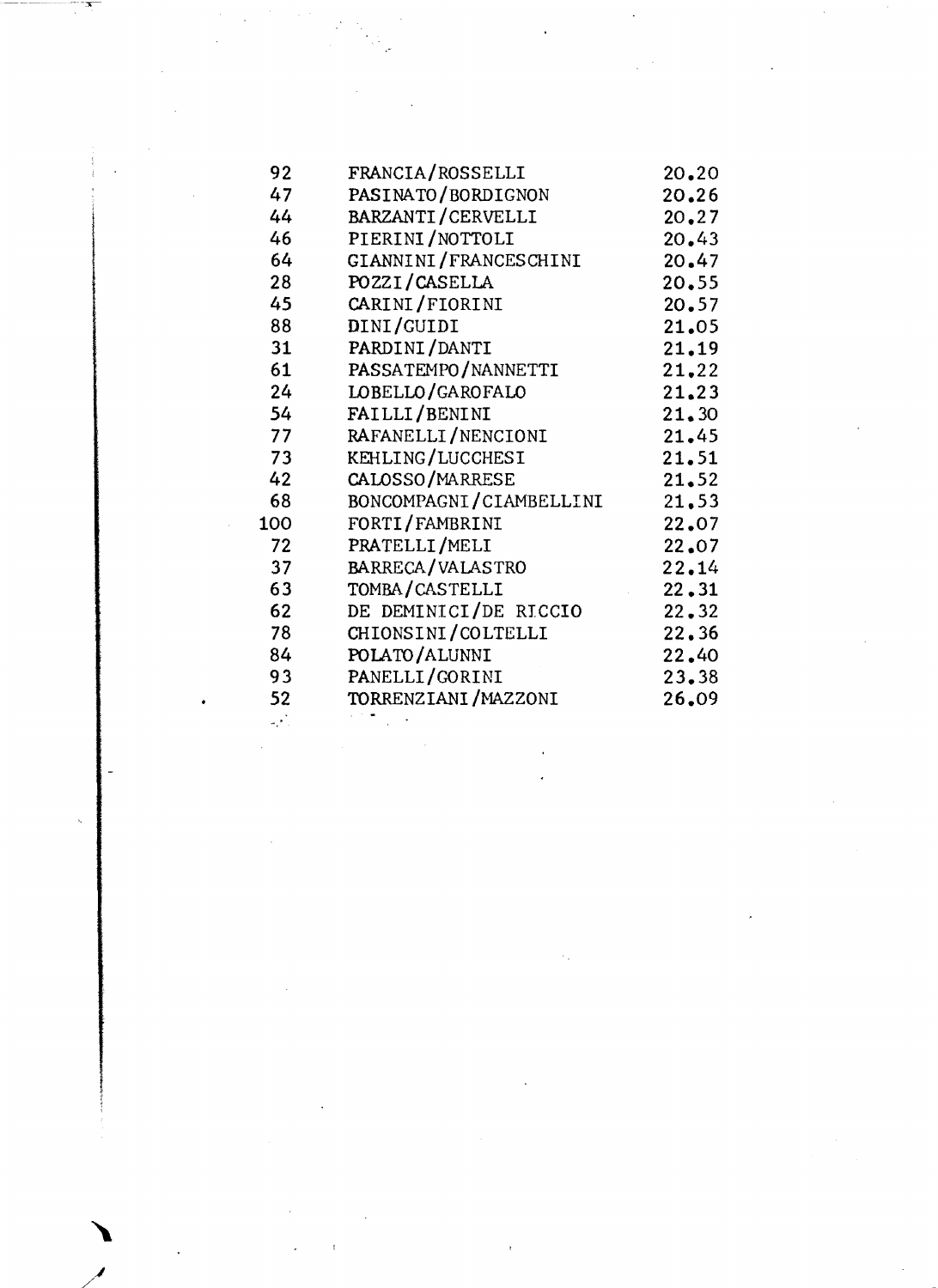## PROVA SPECIALE "C" - PIZZORNE

# Tempo Imposto 9'

| 3                       | "TONY"/MANNINI                   | 14.25          |
|-------------------------|----------------------------------|----------------|
| $\mathbf{2}$            | ROHRL/PITZ                       | 14.53          |
| 27                      | BONZO/SIMONI                     | 14.55          |
| 9                       | "LUCKY"/BRAITO                   | 15.00          |
| $\mathbf{1}$            | PINTO/BERNACCHINI                | 15.00          |
| 6                       | AMBORGETTI/BRUSATI               | 15.16          |
| $\boldsymbol{4}$        | BALLESTRIERI/MAIGA               | 15.22          |
| 36                      | BULFONI/GARDELLA                 | 15.45          |
| 12                      | ALTOE'/BERTOCCI                  | 15.46          |
| $\overline{\mathbf{z}}$ | ORMEZZANO/"RUDY"                 | 15.54          |
| 26                      | TORRESAN/ORSO                    | 15.58          |
| 51                      | GERBINO/CRESTO                   | 16.05          |
| 5                       | LORENZELLI/COLLORAFI             | 16.18          |
| 8                       | PITTONI/PERISSINOTT              | 16.25          |
| 15                      | SOLA/CARRERA                     | 16.26          |
| 22                      | BRAMBILLA/UTENTI                 | 16.54          |
| 41                      | NOBERASCO/DAMONTE                | 17.10          |
| 16                      | ZANDONAL/MOEON A.                | 17.10          |
| 14                      | ISNARDI/CAMPEIS                  | 17.10          |
| 57                      | <b>IOGNANA/DAL:BEN</b>           | 17.13          |
| 50                      | MAGENTA/BISIO                    | 17.26          |
| 35                      | GIANNELLO/FAURETTO               | 17.27          |
| 60                      | GHEZZI/PASOTTI                   | 17.38          |
| 19                      | CODOGNELLI/VARESI                | 17.56          |
| 102                     | CESCON/VISCONTI                  | 18.04          |
| 38                      | FILIPPI/MAFFEI                   | 18.12          |
| 59                      | AQUILINI/TROMBI                  | 18.21          |
| 48                      | ZANUSSO/LORENZON                 | 18,21          |
| 43                      | AMBIVERO/BORTOLAMI               | 18.22<br>18.28 |
| 85                      | NOVARO/REALE<br>ACHILLI/CISLAGHI | 18.30          |
| 33                      | PIERINI/NOTTOLI                  | 18.48          |
| 46                      | VUDAFIERI/SALVADOR               | 18.50          |
| 10                      | PASINATO/BORDIGNON               | 18.51          |
| 47<br>23                | CAMBIAGHI/MANDELLI               | 18.51          |
| 37                      | BARRECA/VALASTRO                 | 19.14          |
| 87                      | DIAMONTI/TORSOLI                 | 19.31          |
| 25                      | CERIELLI/GARUGLIERI              | 19.33          |
| 53                      | NERI/PADOVANI                    | 19.37          |
| 92                      | FRANCIA/ROSSELLI                 | 19.49          |
| 28                      | POZZI/CASELLA                    | 20.05          |
| 79                      | PONS/ZAPPIA                      | 20.10          |
| 31                      | PARDINI/DANTI                    | 20.17          |
| 83                      | MOLINARI/MOLINARI                | 20.23          |
| 45                      | CARINI/FIORINI                   | 20.28          |
| 34                      | ORLANDI/PAVESI                   | 20.30          |
| 24                      | LOBELLO/GAROFALO                 | 20.45          |
| 95                      | LUNATICI/TURRI                   | 20.52          |
| 93                      | PANELLI/GORINI                   | 20.53          |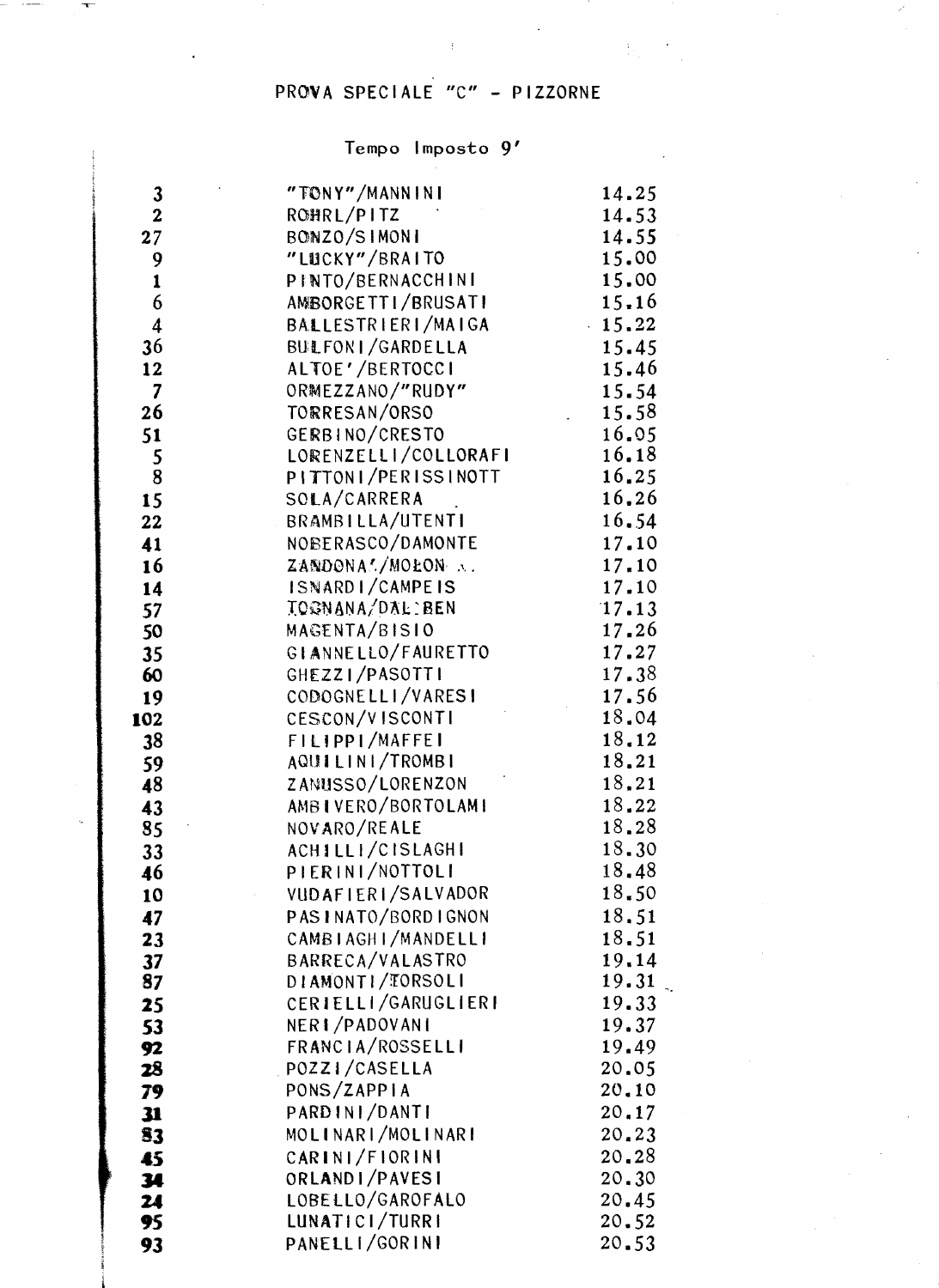| 54  | FAILLI/BENINI           | 21.27     |
|-----|-------------------------|-----------|
| 89  | MARCHESINI/PEIRANO      | 21.52     |
| 90  | BRINATI/GIRONI          | 21.57     |
| 101 | DE CESARI/FABBRI        | 21.57     |
| 58  | BORTOLOTTI/NASI         | 22.26     |
| 78  | CHIONS IN I/COLTELLI    | 23.14     |
| 77  | RAFANELLI/NENCIONI      | 23.20     |
| 63  | TOMBA/CASTELLI          | 23.39     |
| 73  | <b>KEHLING/LUCCHESI</b> | $-24.02$  |
| 62  | DE DOMINICIS/DE RICCIO  | 24.13     |
| 72  | PRATELLI/MELI           | 24.18     |
| 42  | CALOSSO/MARRESE         | 24.28     |
| 80  | SPERANZA/BAGLIONI       | 24.44     |
| 88  | DIN1/GUIDI              | $25 - 13$ |
| 64  | GIANNINI/FRANCESCHINI   | 25,14     |
| 100 | FORTI/FAMBRINI          | 26.41     |
| 68  | BONCOMPAGNI/GIAMBELLINI | 27.16     |
| 84  | POLATO/ALUNNI           | 28.54     |
| 49  | ALAN MIKI/TASCINI       | 36.47     |
| 18  | AUGUSTIN/SGHEDONI       | 37.21     |
| 44  | BARZANTI/CERVELLI       | 57.38     |
|     |                         |           |

 $\label{eq:2} \begin{split} \mathcal{L}_{\text{max}}(\mathbf{r}) = \mathcal{L}_{\text{max}}(\mathbf{r}) \mathcal{L}_{\text{max}}(\mathbf{r}) \end{split}$ 

 $\label{eq:2.1} \mathcal{L}(\mathcal{L}(\mathcal{L})) = \mathcal{L}(\mathcal{L}(\mathcal{L})) = \mathcal{L}(\mathcal{L}(\mathcal{L})) = \mathcal{L}(\mathcal{L}(\mathcal{L})) = \mathcal{L}(\mathcal{L}(\mathcal{L})) = \mathcal{L}(\mathcal{L}(\mathcal{L})) = \mathcal{L}(\mathcal{L}(\mathcal{L})) = \mathcal{L}(\mathcal{L}(\mathcal{L})) = \mathcal{L}(\mathcal{L}(\mathcal{L})) = \mathcal{L}(\mathcal{L}(\mathcal{L})) = \mathcal{L}(\mathcal{L}(\mathcal{L})) = \math$ 

 $\mathcal{L}^{(1)}$ 

 $\label{eq:2.1} \frac{1}{\sqrt{2}}\int_{\mathbb{R}^3}\frac{1}{\sqrt{2}}\left(\frac{1}{\sqrt{2}}\right)^2\frac{1}{\sqrt{2}}\left(\frac{1}{\sqrt{2}}\right)^2\frac{1}{\sqrt{2}}\left(\frac{1}{\sqrt{2}}\right)^2\frac{1}{\sqrt{2}}\left(\frac{1}{\sqrt{2}}\right)^2\frac{1}{\sqrt{2}}\left(\frac{1}{\sqrt{2}}\right)^2\frac{1}{\sqrt{2}}\frac{1}{\sqrt{2}}\frac{1}{\sqrt{2}}\frac{1}{\sqrt{2}}\frac{1}{\sqrt{2}}\frac{1}{\sqrt{2}}$ 

 $\label{eq:2.1} \mathcal{L}(\mathcal{L}^{\text{max}}_{\mathcal{L}}(\mathcal{L}^{\text{max}}_{\mathcal{L}})) \leq \mathcal{L}(\mathcal{L}^{\text{max}}_{\mathcal{L}}(\mathcal{L}^{\text{max}}_{\mathcal{L}}))$ 

 $\label{eq:2.1} \frac{1}{2} \sum_{i=1}^n \frac{1}{2} \sum_{j=1}^n \frac{1}{2} \sum_{j=1}^n \frac{1}{2} \sum_{j=1}^n \frac{1}{2} \sum_{j=1}^n \frac{1}{2} \sum_{j=1}^n \frac{1}{2} \sum_{j=1}^n \frac{1}{2} \sum_{j=1}^n \frac{1}{2} \sum_{j=1}^n \frac{1}{2} \sum_{j=1}^n \frac{1}{2} \sum_{j=1}^n \frac{1}{2} \sum_{j=1}^n \frac{1}{2} \sum_{j=1}^n \frac{$ 

**International Property** 

 $\frac{1}{2}$ 

 $\sim 10^6$ 

 $\mathcal{L}^{\text{max}}_{\text{max}}$  and  $\mathcal{L}^{\text{max}}_{\text{max}}$ 

 $\label{eq:2} \frac{1}{2} \left( \frac{1}{2} \left( \frac{1}{2} \right) \right) \left( \frac{1}{2} \left( \frac{1}{2} \right) \right) \left( \frac{1}{2} \right) \left( \frac{1}{2} \right)$ 

 $\frac{1}{\sqrt{2}}\int_{\mathbb{R}^{2}}\left|\frac{d\mathbf{x}}{d\mathbf{x}}\right|^{2}d\mathbf{x}d\mathbf{x}$ 

l

 $\mathcal{L}^{\text{max}}_{\text{max}}$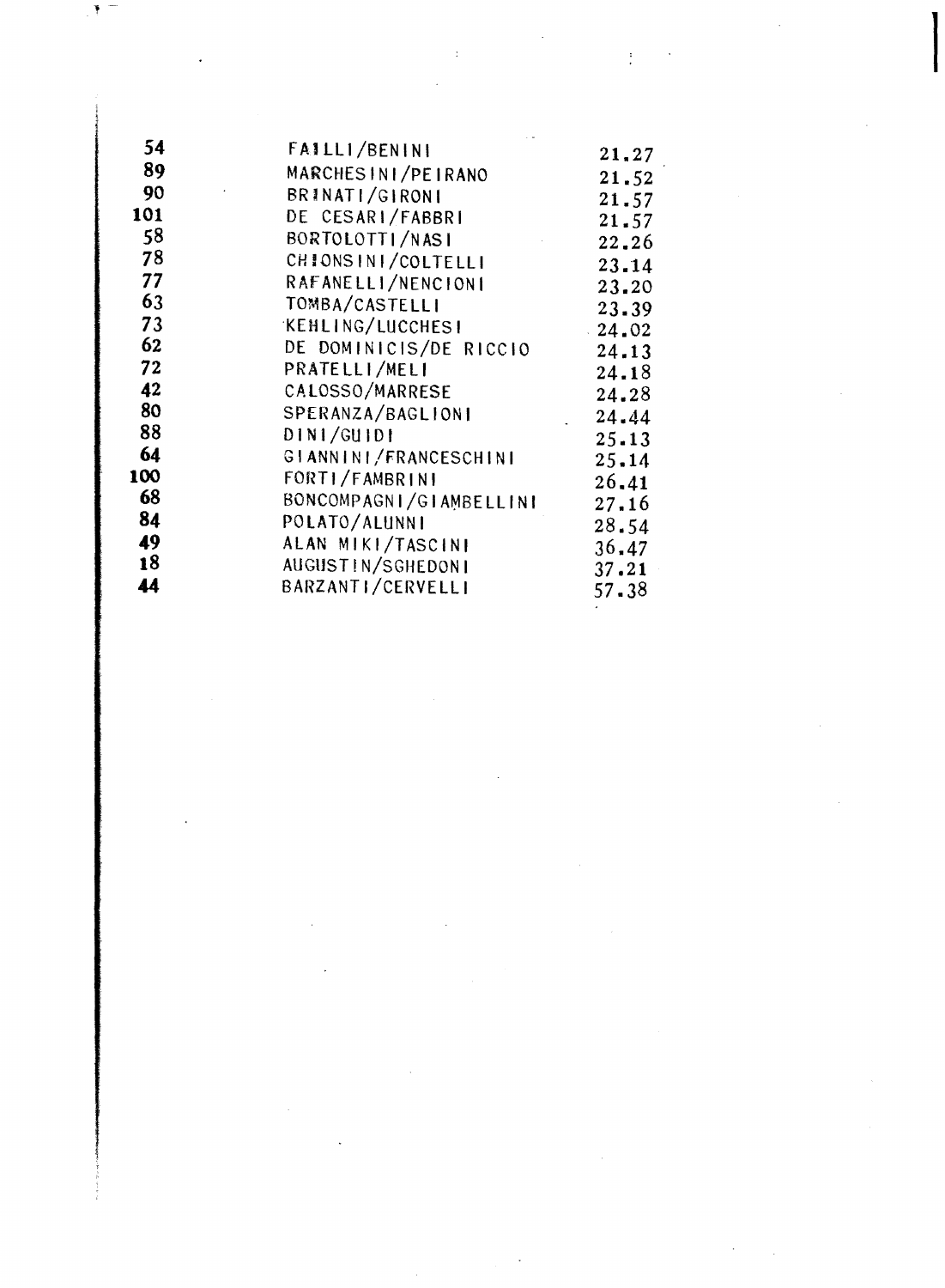## PROVA SPECIALE "D" - PASCOSO

#### Tempo Imposto 4' 30"

| N <sup>o</sup><br>gara                         | <u>Comcorrente</u>            | Tempo        |
|------------------------------------------------|-------------------------------|--------------|
| 10                                             | VUDAFIERI/SALVADOR            | $5 - 44$     |
| $\mathbf{1}$                                   | PINTO/BERNACCHINI             | 5.47         |
| 4                                              | BALLESTRIERI/MAIGA            | 5.47         |
|                                                | ROHRL/PITZ                    | 5.48         |
| $\begin{array}{c}\n23 \\ 35 \\ 7\n\end{array}$ | "TONY"/MANNINI                | 5.50         |
|                                                | LORENZELLI/COLLORAFI          | 6.00         |
|                                                | ORMEZZANO/"RUDY"              | 6.01         |
| 6                                              | AMBROGETTI/BRUSATI            | 6.06         |
| 9                                              | "LUCKY"/BRAITO                | 6.07         |
| 12                                             | ALTOE!/BERTOCCI               | 6.12         |
| 8                                              | PITTONI/PERISSINOTT           | 6, 21        |
| 35                                             | GIANNELLO/FAURETTO            | 6.30         |
| 57                                             | TOGNANA/DAL BEN               | 6.32         |
| 51                                             | GERBINO/CRESTO                | 6.33         |
| 38                                             | FILIPPI/MAFFEI                | 6.42         |
| 88                                             | DIMI/GUIDI                    | 6.47         |
| 27                                             | BONZO/SIMONI                  | 6.48         |
| 95                                             | LUMATICI/TURRI                | 6.54         |
| 15                                             | SOLA/CARRERA                  | 6.55         |
| 89                                             | MARCHESINI/PEIRANO            | 6.59         |
| 33                                             | ACHILLI/CISLAGHI              | 7.00         |
| 83                                             | MOLINARI/MOLINARI             | 7.00         |
| 90                                             | BRINATI/GIRONI<br>PONS/ZAPPIA | 7.00<br>7.01 |
| 79                                             | CODOGNELLI/VARESI             | 7.02         |
| 19<br>26                                       | TORRESAN/ORSO                 | 7.04         |
| 34                                             | ORLANDI/PAVESI                | 7.06         |
| 14                                             | ISMARDIZCAMPEIS               | 7.06         |
| 92                                             | FRANCIA/ROSSELLI              | 7.07         |
| 60                                             | GHEZZI/PASOTTI                | 7.08         |
| 36                                             | BULFONI/GARDELLA              | 7.09         |
| 78                                             | CHIONSINI/COLTELLI            | 7.11         |
| 16                                             | ZANDONA <sup>r</sup> / MOLON  | 7.13         |
| 23                                             | CAMBIAGHI/MANDELLI            | 7.14         |
| 22                                             | BRAMBILLA/UTENTI              | 7.16         |
| 54                                             | FAILLI/BENINI                 | 7.19         |
| 41                                             | NOBERASCO/DAMONTE             | 7.21         |
| 85                                             | NOVARO/REALE                  | 7.24         |
| 84                                             | POLATO/ALUNNI                 | 7.27         |
| 77                                             | RAFANELLI/NENCIONI            | 7.29         |
| 43                                             | AMBIVERO/BORTOLAMI            | 7.30         |
| 80                                             | SPERANZA/BAGLIONI             | 7.32         |
| 68                                             | BONCOMPAGNI/CIAMBELLINI       | $7 - 35$     |
| 48                                             | ZANUSSO/LORENZON              | 7.36         |
| 25                                             | CERIELLI/GARUGLIERI           | $7 - 37$     |
| 101                                            | DE CESARI/FABBRI              | 7.39         |
| 59                                             | AQUILINI/TROMBI               | 7.43         |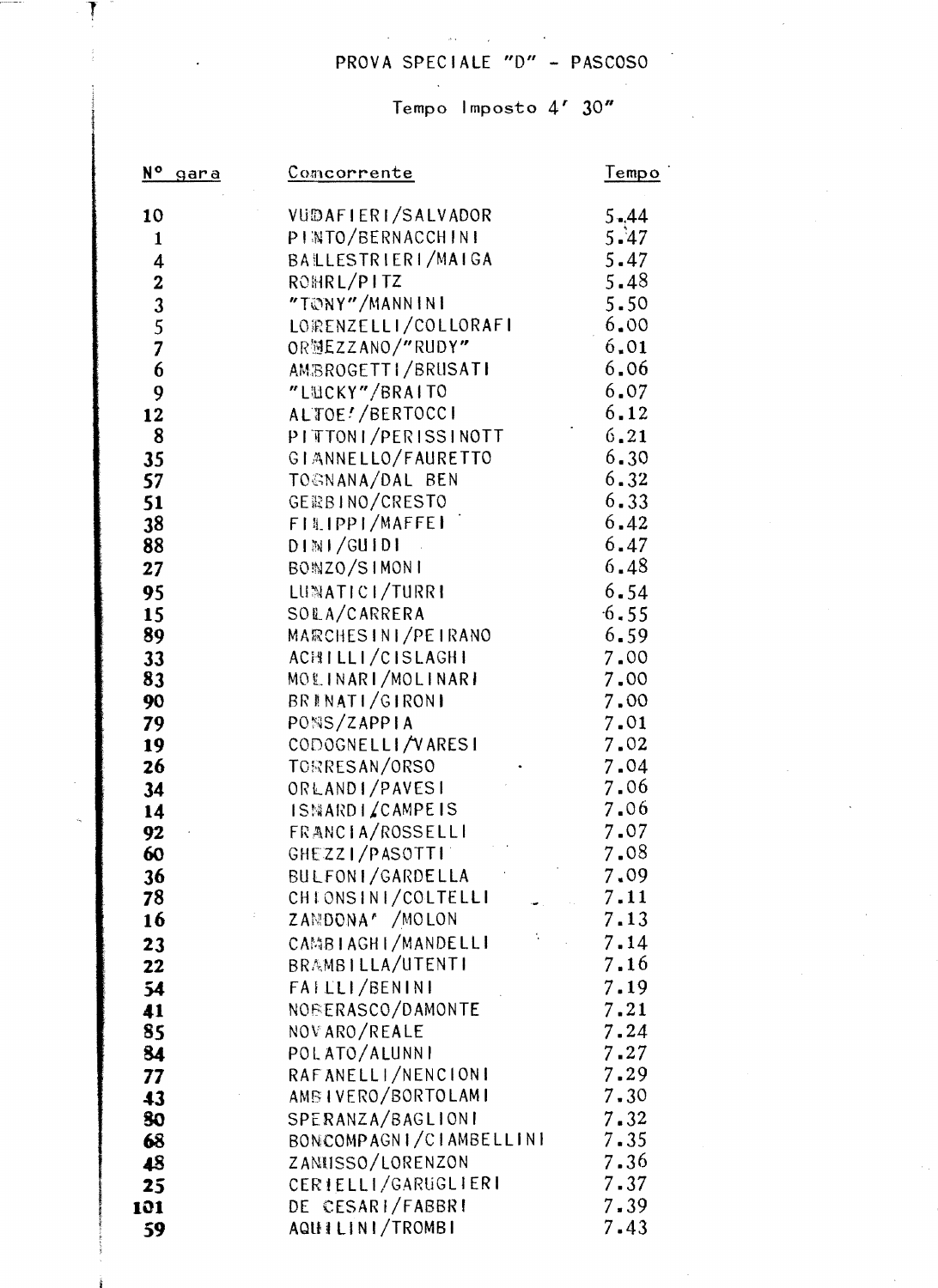| 46  | PIERINI/NOTTOLI        | 7.46     |
|-----|------------------------|----------|
| 50  | MAGENTA/BISIO          | 7.48     |
| 53  | NERI/PADOVANI          | 7.49     |
| 31  | PARD IN   / DANT   "   | 7.50     |
| 49  | ALAN MIKI/TASCINI      | 7.50     |
| 72  | PRATELLI/MELI          | 7.53     |
| 64  | GIANNINI/FRANCESCHINI  | $7 - 54$ |
| 58  | BORTOLOTTI/NASI        | 7.57     |
| 45  | CARINI/FIORINI         | 7.58     |
| 62  | DE DOMINICIS/DE RICCIO | 8.04     |
| 87  | BIAMONTI/TORSOLI       | 8,05     |
| 63  | TOMBA/CASTELLI         | 8.08     |
| 93  | PANELLI/GORINI         | $8 - 12$ |
| 47  | PASINATO/BORDIGNON     | 8,14     |
| 73  | KEHLING/LUCCHESI       | 8.18     |
| 24  | LOBELLO/GAROFALO       | 8.19     |
| 37  | BARRECA/VALASTRO       | 8.23     |
| 100 | FORTI/FAMBRINI         | 8.30     |
| 28  | POZZI/CASELLA          | 9.16     |

 $\frac{1}{\sqrt{2}}\sum_{i=1}^{n} \frac{1}{\sqrt{2}}\left(\frac{1}{\sqrt{2}}\right)^2\left(\frac{1}{\sqrt{2}}\right)^2.$ 

 $\mathcal{L}_{\mathcal{A}}$ 

 $\mathcal{L}(\mathcal{L})$  and  $\mathcal{L}(\mathcal{L})$ 

 $\label{eq:2.1} \frac{1}{\sqrt{2}}\int_{0}^{\infty}\frac{1}{\sqrt{2\pi}}\left(\frac{1}{\sqrt{2\pi}}\right)^{2}d\mu\,d\mu\,.$ 

 $\mathcal{L}_{\text{max}}$  ,  $\mathcal{L}_{\text{max}}$ 

 $\mathcal{L}_{\text{max}}$ 

 $\frac{1}{2}$ 

 $\label{eq:2.1} \frac{1}{\sqrt{2}}\int_{0}^{\sqrt{2}}\frac{1}{\sqrt{2}}\left(\frac{1}{\sqrt{2}}\right)^{2}e^{-\frac{1}{2}}\left(\frac{1}{\sqrt{2}}\right)^{2}e^{-\frac{1}{2}}\left(\frac{1}{\sqrt{2}}\right)^{2}e^{-\frac{1}{2}}\left(\frac{1}{\sqrt{2}}\right)^{2}e^{-\frac{1}{2}}\left(\frac{1}{\sqrt{2}}\right)^{2}e^{-\frac{1}{2}}\left(\frac{1}{\sqrt{2}}\right)^{2}e^{-\frac{1}{2}}\left(\frac{1}{\sqrt{2}}\right)^{2}$ 

 $\langle \cdot \rangle$ 

 $\label{eq:2.1} \frac{1}{\sqrt{2}}\int_{\mathbb{R}^3}\frac{1}{\sqrt{2}}\left(\frac{1}{\sqrt{2}}\right)^2\frac{1}{\sqrt{2}}\left(\frac{1}{\sqrt{2}}\right)^2\frac{1}{\sqrt{2}}\left(\frac{1}{\sqrt{2}}\right)^2\frac{1}{\sqrt{2}}\left(\frac{1}{\sqrt{2}}\right)^2.$ 

المعدد

 $\mathcal{F}_{\text{max}}$ 

 $\sim 30\%$ 

 $\hat{\mathcal{L}}$ 

 $\label{eq:2.1} \frac{1}{\sqrt{2}}\left(\frac{1}{\sqrt{2}}\right)^{2} \left(\frac{1}{\sqrt{2}}\right)^{2} \left(\frac{1}{\sqrt{2}}\right)^{2} \left(\frac{1}{\sqrt{2}}\right)^{2} \left(\frac{1}{\sqrt{2}}\right)^{2} \left(\frac{1}{\sqrt{2}}\right)^{2} \left(\frac{1}{\sqrt{2}}\right)^{2} \left(\frac{1}{\sqrt{2}}\right)^{2} \left(\frac{1}{\sqrt{2}}\right)^{2} \left(\frac{1}{\sqrt{2}}\right)^{2} \left(\frac{1}{\sqrt{2}}\right)^{2} \left(\$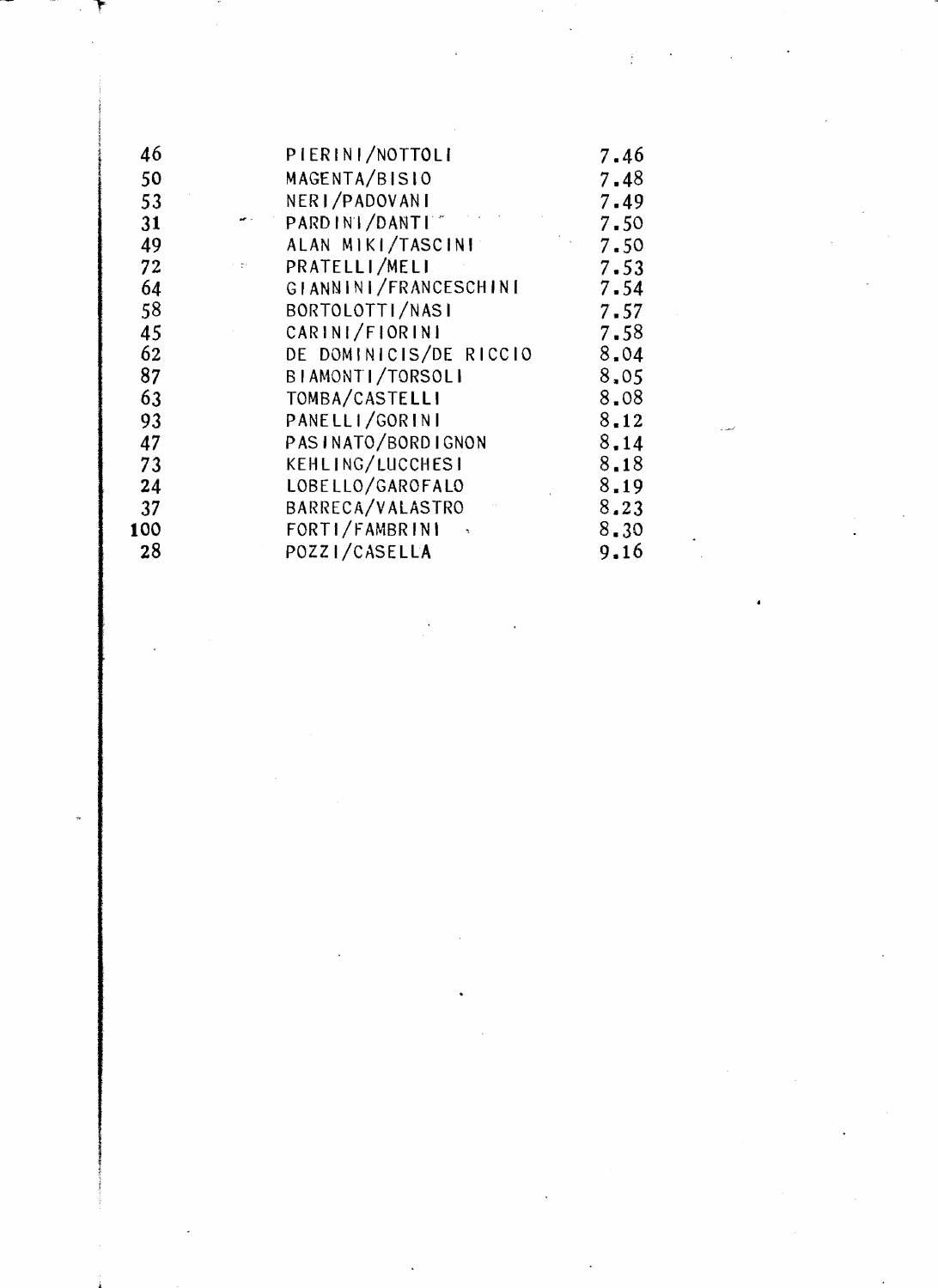## PROVA SPECIALE "A 1" - TEREGLIO

 $\sim 200$ 

 $\sim$   $\lambda$ 

## Tempo Imposto  $13'$

| 1                | PINTO/BERNACCHINI                | 15.32          |
|------------------|----------------------------------|----------------|
| 10               | VUDAFIERI/SALVADOR               | 16.27          |
| $\boldsymbol{2}$ | ROHRL/PITZ                       | 16.28          |
|                  | BALLESTRIERI/MAIGA               | 16.33          |
| $\frac{4}{5}$    | LORENZELLI/COLLORAFI             | 16,40          |
| $\overline{7}$   | ORMEZZANO/"RUDY"                 | 16.45          |
| 6                | AMBROGETTI BRUSATI               | 17.12          |
| 9                | "LUCKY"/BRAITO                   | 17.16          |
| $\overline{8}$   | PITTONI/PERISSINOTT              | 17.47          |
| 57               | TOGNANA/DAL BEN                  | 17.53          |
| 35               | GIANNELLO/FAURETTO               | 18, 14         |
| 15               | SOLA/CARRERA                     | 18.18          |
| 33               | ACHILLI/CISLAGHI                 | 18,30          |
| 38               | FILIPPI/MAFFEI                   | 18.35          |
| 51               | GERBINO/CRESTO                   | 18.36          |
| 27               | BONZO/SIMONI                     | 19.00          |
| 53               | BORTOLOTTI/NASI                  | 19.00          |
| 23               | CAMBIAGHI/MANDELLI               | 19.02          |
| 80               | SPERANZA/BAGLIONI                | 19.02          |
| 19               | CODOGNELLI/VARESI                | 19.05          |
| 16               | ZANDONA'/MOLON                   | 19.12          |
| 88               | DINI/GUIDI                       | 19.23          |
| 41               | NOBERASCO/DA MONTE               | 19.27          |
| 34               | ORLANDI/PAVESI                   | 19.27          |
| 90               | BRINATI/GIRONI                   | 19.27          |
| 79               | PONS/ZAPPIA                      | 19.34          |
| 95               | LUNATICI/TURRI                   | 19.36          |
| 26               | TORRESAN/ORSO                    | 19.41          |
| 22               | BRAMBILLA/UTENTI                 | 19.43          |
| 60               | GHEZZI/PASOTTI                   | 19.43          |
| 85               | NOVARO/REALE<br>BIAMONTI/TORSOLI | 19.43          |
| 87               | BULFONI/GARDELLA                 | 19.45          |
| 36               | MARCHESINI/PEIRANO               | 19.46<br>19.48 |
| 89               | PARDINI/DANTI                    | 19.52          |
| 31               | FRANCIA/ROSSELLI                 | 19.53          |
| 92<br>83         | MOLINARI/MOLINARI                | 19.54          |
| 25               | CERIELLI/GARUGLIERI              | 20.02          |
| 72               | PRATELLI/MELI                    | 20.16          |
| 54               | FAILLI/BENINI                    | 20.23          |
| 43               | AMBIVERO/BORTOLAMI               | 20.42          |
| 49               | ALAN MIKI/TASCINI                | 20.43          |
| 101              | DE CESARI/FABBRI                 | 20.50          |
| 48               | ZANUSSO/LORENZON                 | 20.51          |
| 59               | AQUILINI/TROMBI                  | 21.05          |
| 58               | BORTOLOTTI/NASI                  | 21.07          |
| 45               | CARINI/FIORINI                   | 21.10          |
| 64               | GIANNINI/FRANCESCHINI            | 21.10          |
| 47               | PASINATO/BORDIGNON               | 21.21          |
|                  |                                  |                |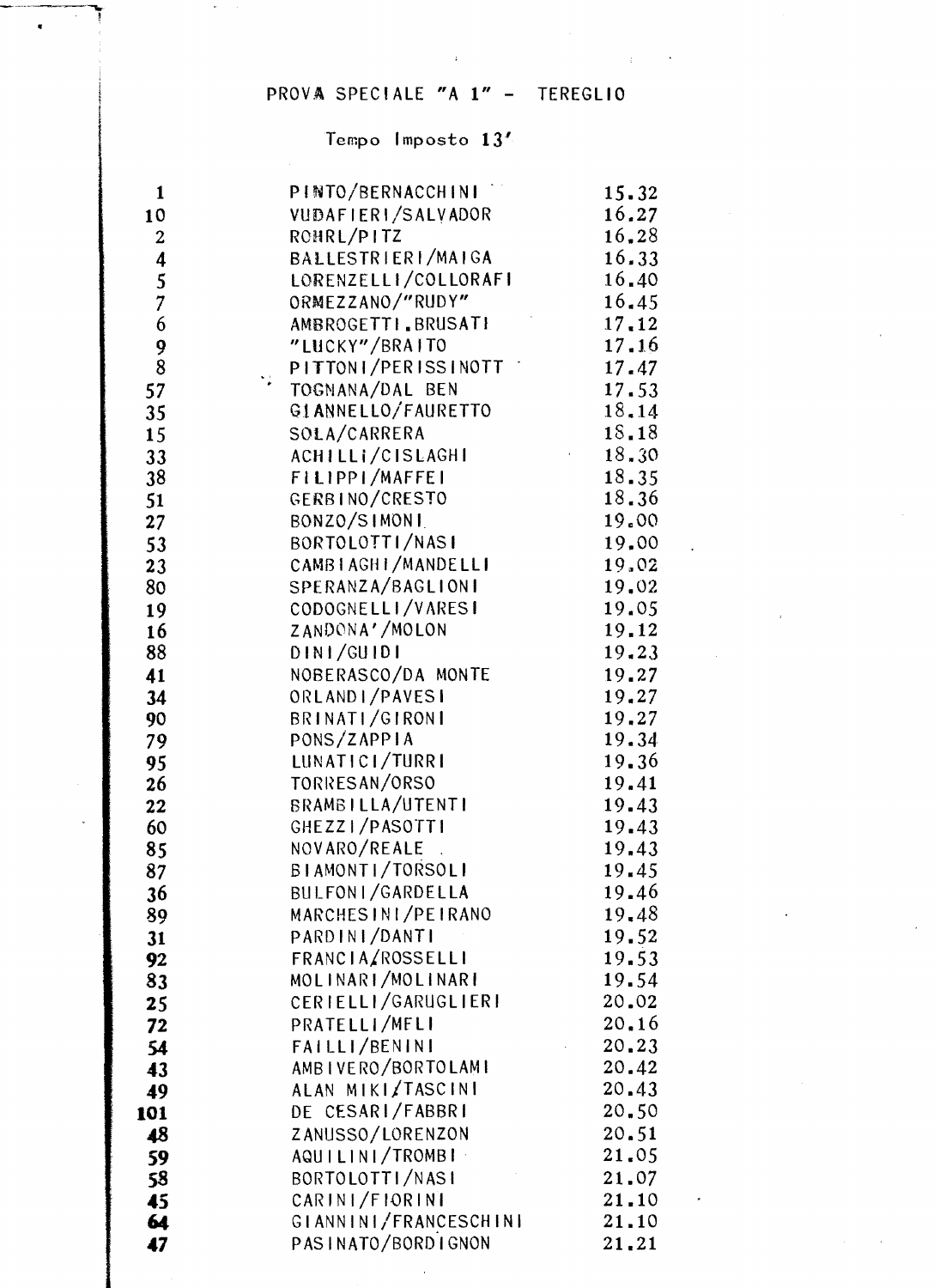| BARRECA/VALASTRO   | 21.42                                                                               |
|--------------------|-------------------------------------------------------------------------------------|
| TOMBA/CASTELLI     | 22.02                                                                               |
| KEHLING/LUCCHESI   | 22.02                                                                               |
| RAFANELLI/NENCIONI | 22.03                                                                               |
| PIERINI/NOTTOLI    | 22.07                                                                               |
| LOBELLO/GAROFALO   | 22,11                                                                               |
|                    | 22,22                                                                               |
|                    | 22.30                                                                               |
|                    | $\cdot$ 22.32                                                                       |
| PANELLI/GORINI     | 24.03                                                                               |
| FORTI/FAMBRINI     | 24.10                                                                               |
|                    | 24.14                                                                               |
|                    | MAGENTA/BISIO<br>BONCOMPAGNI/GIAMBELLINI<br>POLATO/ALUNNI<br>DE DOMINICIS/DE RICCIO |

 $\label{eq:2.1} \frac{1}{\sqrt{2}}\int_{0}^{\infty}\frac{1}{\sqrt{2\pi}}\left(\frac{1}{\sqrt{2\pi}}\right)^{2}d\mu\int_{0}^{\infty}\frac{1}{\sqrt{2\pi}}\left(\frac{1}{\sqrt{2\pi}}\right)^{2}d\mu\int_{0}^{\infty}\frac{1}{\sqrt{2\pi}}\frac{1}{\sqrt{2\pi}}\frac{1}{\sqrt{2\pi}}\frac{1}{\sqrt{2\pi}}\frac{1}{\sqrt{2\pi}}\frac{1}{\sqrt{2\pi}}\frac{1}{\sqrt{2\pi}}\frac{1}{\sqrt{2\pi}}\frac{1}{\sqrt{$ 

 $\label{eq:2.1} \frac{1}{\sqrt{2}}\int_{\mathbb{R}^3}\frac{1}{\sqrt{2}}\left(\frac{1}{\sqrt{2}}\right)^2\frac{1}{\sqrt{2}}\left(\frac{1}{\sqrt{2}}\right)^2\frac{1}{\sqrt{2}}\left(\frac{1}{\sqrt{2}}\right)^2\frac{1}{\sqrt{2}}\left(\frac{1}{\sqrt{2}}\right)^2.$ 

•

 $\langle \cdot \rangle$ 

 $\mathcal{L}^{\text{max}}$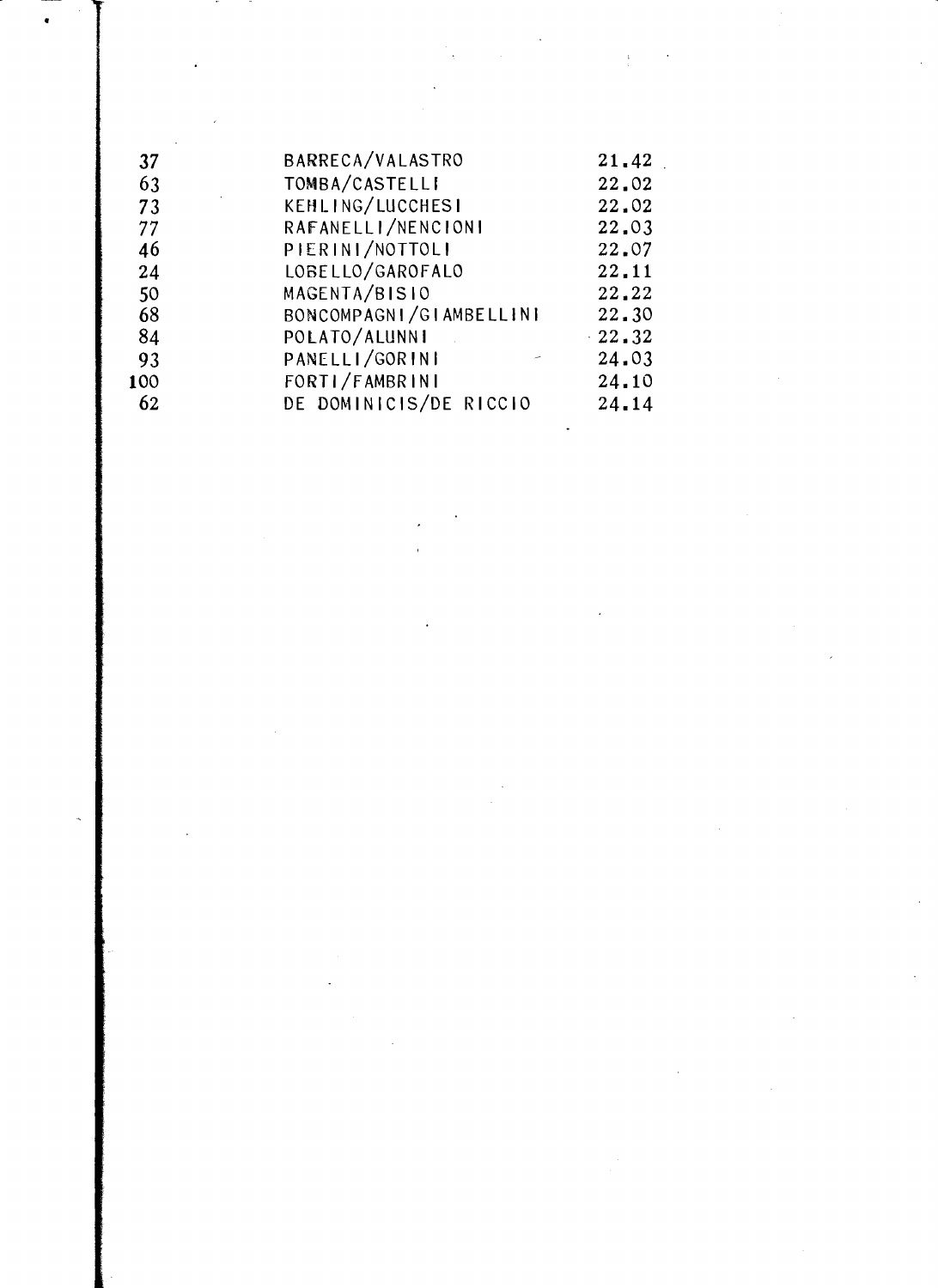# PROVA SPECIALE "B 1" - BAGNI DI LUCCA -MONTEFEGATESI

## Tempo Imposto 13'

 $\label{eq:2.1} \left\langle \left( \mathbf{a} \mathbf{b} \right) \right\rangle = \left\langle \left( \mathbf{a} \mathbf{b} \right) \right\rangle$ 

the community of the community

 $\sim$ 

| 1                | PINTO/BERNACCHINI     | 15.16 |
|------------------|-----------------------|-------|
| 4                | BALLESTRIERI/MAIGA    | 15.32 |
| $\boldsymbol{2}$ | ROHRL/PITZ            | 15.33 |
| $\overline{7}$   | ORMEZZANO/"RUDY"      | 16.05 |
| 10               | VUDAFIERI/SALVADOR    | 16.07 |
| 5                | LORENZELLI/COLLORAFI  | 16.21 |
| 9                | "LUCKY"/BRAITO        | 16.44 |
| 6                | AMBROGETTI/BRUSATI    | 16.45 |
| 15               | SOLA/CARRERA          | 17.20 |
|                  | GERBINO.CRESTO        | 17.26 |
| 51               |                       |       |
| 38               | FILIPPI/MAFFEI        | 17.33 |
| 33               | ACHILLI/CISLAGHI      | 17.37 |
| 8                | PITTONI/PERISSINOTT   | 17.51 |
| 41               | NOBERASCO/DA MONTE    | 18.01 |
| 31               | PARDINI/DANTI         | 18.21 |
| 27               | BONZO/SIMONI          | 18.31 |
| 23               | CAMBIAGHI/MANDELLI    | 18.45 |
| 34               | ORLANDI/PAVESI        | 18.45 |
| 22               | BRAMBILLA/UTENTI      | 18.48 |
| 19               | CODOGNELLI/VARESI     | 18.49 |
| $-53$            | NERI/PADOVANI         | 19.00 |
| 89               | MARCHES IN I/PEIRANO  | 19.02 |
| 60               | GHEZZI/PASOTTI        | 19.05 |
| 87               | DIAMONTI/TORSOLI      | 19.12 |
| 16               | ZANDONA'/MOLON        | 19.17 |
| 58               | BORTOLOTTI/MASI       | 19.33 |
| 59               | AQUILINI/TROMBI       | 19.34 |
| 77               | RAFANELLI/NENCIONI    | 19.38 |
| 49               | ALAN MIKI/TASCINI     | 19.42 |
| 83               | MOLINARI/MOLINARI     | 19.47 |
| 45               | CARINI/FIORINI        | 19.58 |
| 25               | CERIELLI/GARUGLIERI   | 20.02 |
| 43               | ZANUSSO/LORENZON      | 20.02 |
| 26               | TORRESAN/ORSO         | 20.08 |
| 85               | NOVARO/REALE          | 20.08 |
|                  | ZANUSSO/LORENZON      | 20.14 |
| 48               |                       | 20.21 |
| 54               | FAILLI/BENINI         |       |
| 101              | DE CESARI/FABBRI      | 20.26 |
| 50               | MAGENTA/BISIO         | 20.29 |
| 46               | PIERINI/NOTTOLI       | 20.48 |
| 47               | PASINATO/BORDIGNON    | 20.54 |
| 72               | PRATELLI/MELI         | 21.01 |
| 64               | GIANNINI/FRANCESCHINI | 21.05 |
| 24               | LOBELLO/GAROFALO      | 21.08 |
| 37               | BARRECA/VALASTRO      | 21.08 |
| 35               | GIANNELLO/FAURETTO    | 21.19 |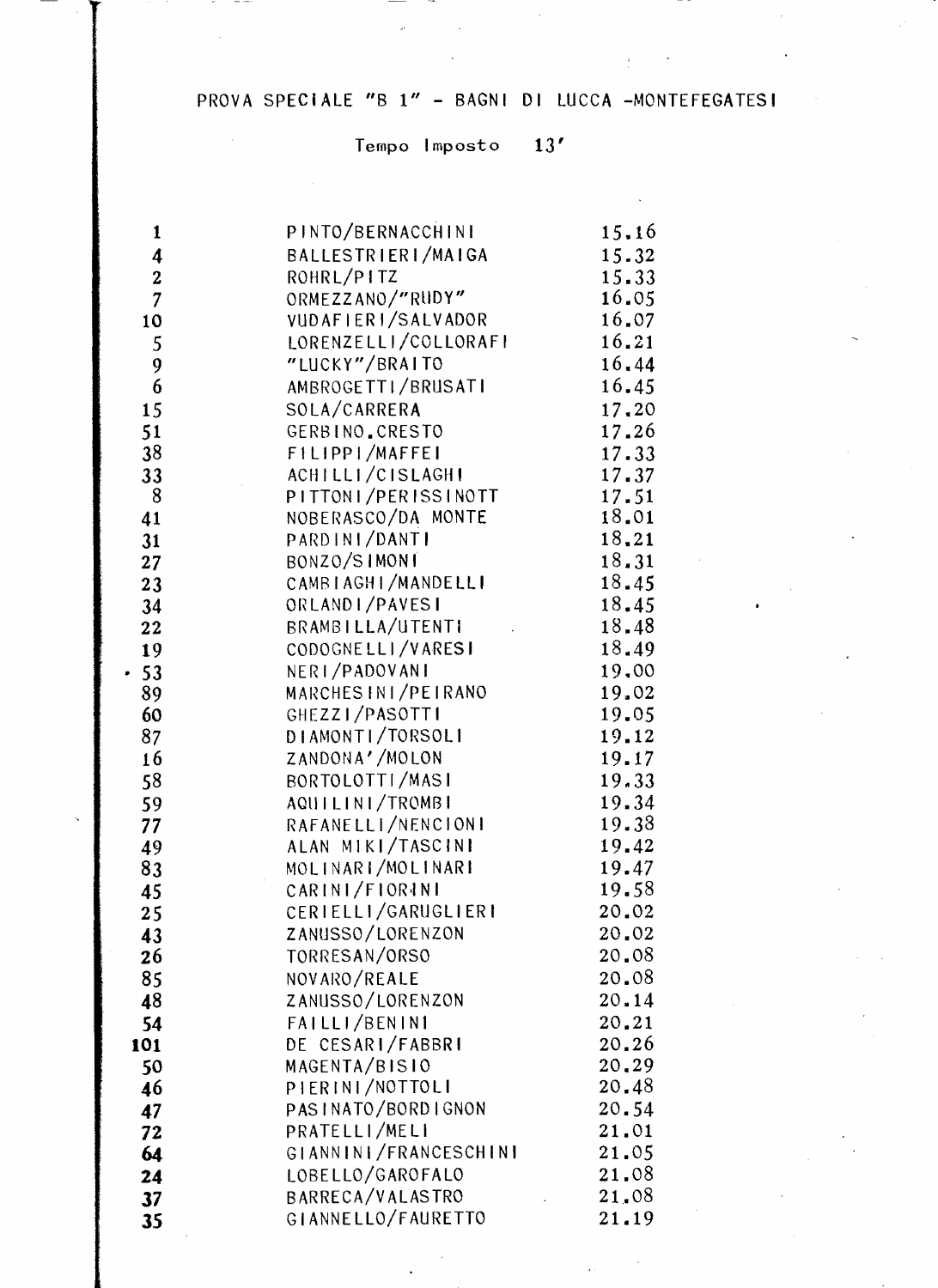| 73  | KEHLING/LUCCHESI        | 21.22 |                  |
|-----|-------------------------|-------|------------------|
| 95  | LUNATICI/TURRI          | 21.23 |                  |
| 63  | TOMBA/CASTELLI          | 21.42 |                  |
| 80  | SPERANZA/BAGLIONI       | 29.43 |                  |
| 68  | BONCOMPAGNI/CIAMBELLINI | 21.44 |                  |
| 100 | FORTI/FAMBRINI          | 21.53 |                  |
| 90  | BRINATI/GIRONI          | 22.18 |                  |
| 92  | FRANCIA/ROSSELLI        | 22.59 |                  |
| 62  | DE DOMINICIS/DE RICCIO  | 24.00 |                  |
| 88  | DINI/GUIDI              | 24.48 |                  |
| 84  | POLATO/ALUNNI           | 25.25 |                  |
| 93  | PANELLI/GORINI          |       | $36.59$ $F.T.M.$ |
|     |                         |       |                  |

 $\label{eq:2.1} \frac{1}{\sqrt{2\pi}}\int_{0}^{\infty}\frac{1}{\sqrt{2\pi}}\left(\frac{1}{\sqrt{2\pi}}\right)^{2\alpha} \frac{1}{\sqrt{2\pi}}\frac{1}{\sqrt{2\pi}}\int_{0}^{\infty}\frac{1}{\sqrt{2\pi}}\frac{1}{\sqrt{2\pi}}\frac{1}{\sqrt{2\pi}}\frac{1}{\sqrt{2\pi}}\frac{1}{\sqrt{2\pi}}\frac{1}{\sqrt{2\pi}}\frac{1}{\sqrt{2\pi}}\frac{1}{\sqrt{2\pi}}\frac{1}{\sqrt{2\pi}}\frac{1}{\sqrt{2\pi}}\frac{$ 

 $\label{eq:2} \frac{1}{\sqrt{2}}\int_{0}^{\pi}\frac{1}{\sqrt{2}}\left(\frac{1}{\sqrt{2}}\right)^{2}dx$ 

 $\mathcal{L}_{\mathcal{A}}$ 

 $\sim$   $\sim$ 

 $\label{eq:2} \frac{1}{\sqrt{2}}\int_{0}^{\infty}\frac{1}{\sqrt{2\pi}}\left(\frac{1}{\sqrt{2\pi}}\right)^{2}d\mu_{\rm{max}}\left(\frac{1}{\sqrt{2\pi}}\right).$ 

 $\mathcal{L}^{\text{max}}_{\text{max}}$ 

 $\label{eq:2} \frac{1}{\sqrt{2}}\int_{0}^{\infty}\frac{1}{\sqrt{2\pi}}\left(\frac{1}{\sqrt{2}}\right)^{2}d\mu_{\rm{eff}}\,.$ 

 $\mathcal{L}(\mathcal{L})$  and  $\mathcal{L}(\mathcal{L})$  . In the  $\mathcal{L}(\mathcal{L})$ 

 $\label{eq:2.1} \frac{1}{2} \sum_{i=1}^n \frac{1}{2} \sum_{j=1}^n \frac{1}{2} \sum_{j=1}^n \frac{1}{2} \sum_{j=1}^n \frac{1}{2} \sum_{j=1}^n \frac{1}{2} \sum_{j=1}^n \frac{1}{2} \sum_{j=1}^n \frac{1}{2} \sum_{j=1}^n \frac{1}{2} \sum_{j=1}^n \frac{1}{2} \sum_{j=1}^n \frac{1}{2} \sum_{j=1}^n \frac{1}{2} \sum_{j=1}^n \frac{1}{2} \sum_{j=1}^n \frac{$ 

 $\label{eq:2} \frac{1}{\sqrt{2}}\left(\frac{1}{\sqrt{2}}\right)^2$ 

..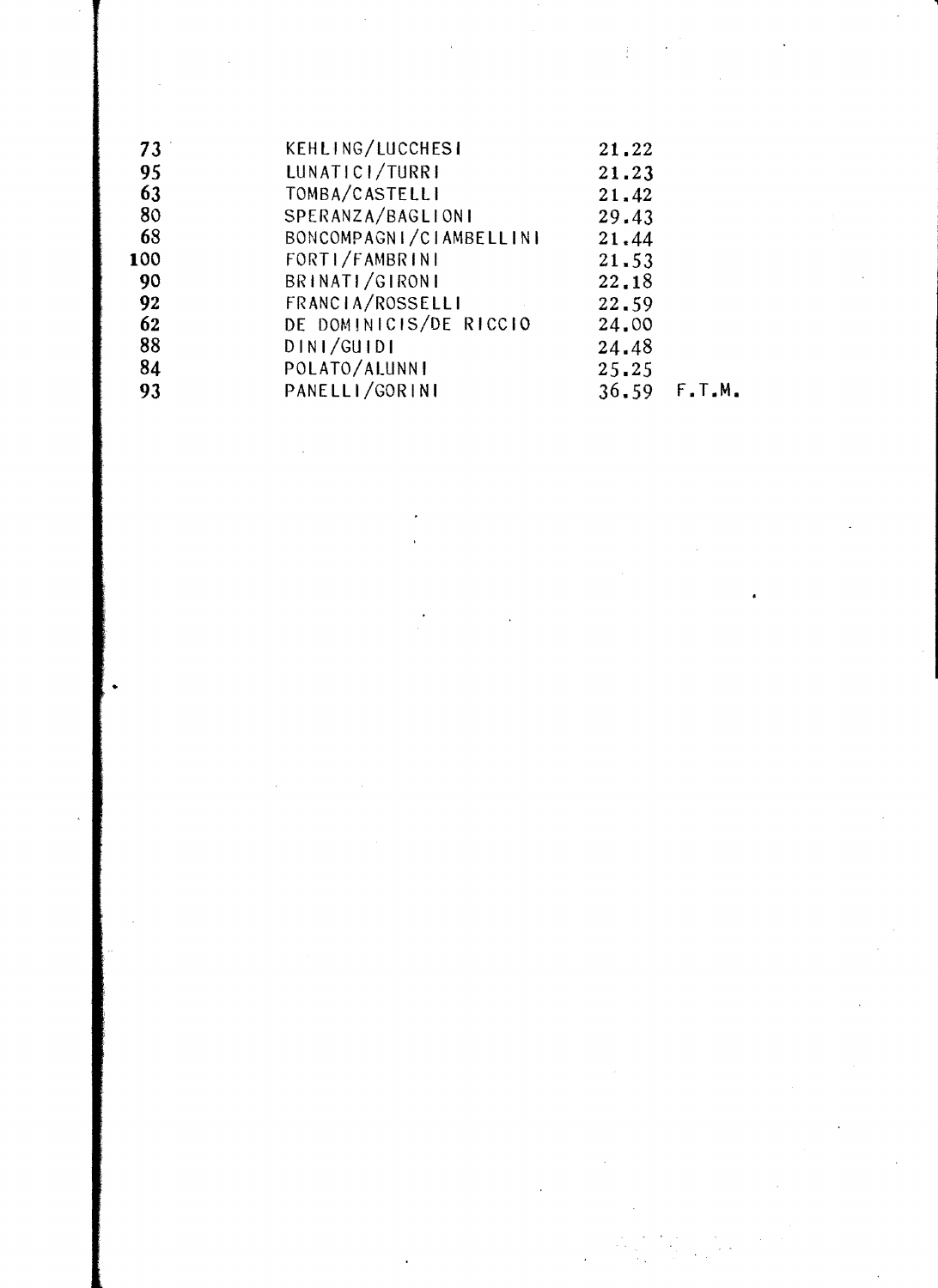#### PROVA SPECIALE "C 1" - PIZZORNE

#### Tempo Imposto 9'

| $\boldsymbol{2}$        | ROHRL/PITZ            | 14.33 |
|-------------------------|-----------------------|-------|
| $\mathbf{1}$            | PINTO/BERNACCHINI     | 15.34 |
| 9                       | "LUCKY"/BRAITO        | 16.11 |
| 60                      | GHEZZI/PASOTTI        | 16.29 |
| 36                      | BULFONI/GARDELLA      | 16.43 |
| $\overline{\mathbf{7}}$ | ORMEZZANO/"RUDY"      | 16.48 |
| 10                      | VUDAFIERI/SALVADOR    | 17.13 |
| 6                       | AMBROGETTI/BRUSATI    | 17.15 |
| 51                      | GERBINO/CRESTO        | 17.28 |
| 5                       | LORENZELLI/COLLORAFI  | 17.52 |
| $\overline{\mathbf{4}}$ | BALLESTRIERI/MAIGA    | 18.16 |
| 19                      | CODOGNELLI/VARESI     | 18.53 |
| 23                      | CAMBIAGHI/MANDELLI    | 19,56 |
| 15                      | SOLA/CARRERA          | 19.59 |
| 95                      | LUNATICI/TURRI        | 20.24 |
| 22                      | BRAMBILLA/UTENTI      | 21.01 |
| 90                      | BRINATI/GIRONI        | 21.26 |
| 59                      | AQUILINI/TROMBI       | 22.04 |
| 73                      | KEHLING/LUCCHESI      | 22.22 |
| 87                      | BIAMONTI/TORSOLI      | 22.29 |
| 38                      | FILIPPI/MAFFEI        | 22.30 |
| \$3                     | MOLINARI/MOLINARI     | 23.01 |
| 47                      | PASINATO/BORDIGNON    | 23.07 |
| 43                      | AMBIVERO/BORTOLAMI    | 23.09 |
| 89                      | MARCHESINI/PEIRANO    | 23.12 |
| 64                      | GIANNINI/FRANCESCHINI | 23.24 |
| 34                      | ORLANDI/PAVESI        | 23.33 |
| 84                      | POLATO/ALUNNI         | 24.05 |
| 37                      | BARRECA/VALASTRO      | 24.14 |
| 79                      | PONS/ZAPPIA           | 24.20 |
| 80                      | SPERANZA/BAGLIONI     | 24.21 |
| 92                      | FRANCIA/ROSSELLI      | 24.27 |
| 41                      | NOBERASCO/DAMONTE     | 24.31 |
| 8                       | PITTON I/PERISSINOTT  | 24.45 |
| 25                      | CERIELLI/GARUGLIERI   | 24.58 |
| 33                      | ACHILLI/CISLAGHI      | 25.03 |
| 54                      | FAILLI/BENINI         | 25.03 |
| 58                      | BORTOLOTTI/NASI       | 25.12 |
| 26                      | TORRESAN/ORSO         | 25.12 |
| 49                      | ALAN MIKI/TASCINI     | 25.33 |
| 31                      | PARDINI/DANTI         | 25.36 |
| 88                      | DINI/GUIDI            | 25.42 |
| 24                      | LOBELLO/GAROFALO      | 26.49 |

 $\mathcal{A}^{\pm}$ 

 $\mathbf{r}$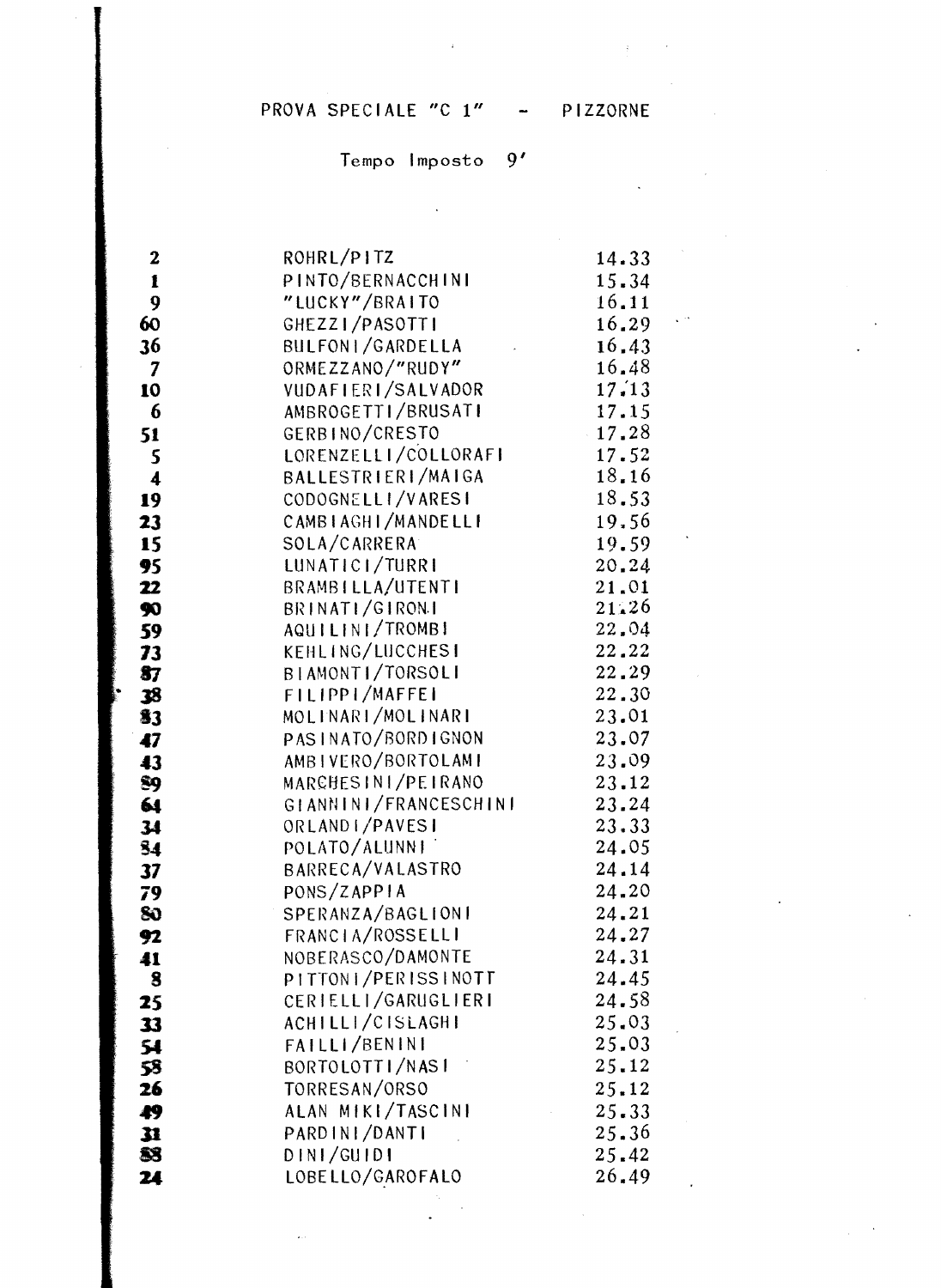| 62  | DE DOMINICIS/DE RICCIO  | 28.27           |
|-----|-------------------------|-----------------|
| 63  | TOMBA/CASTELLI          | 28,27           |
| 101 | DE CESARI/FABBRI        | 28.59           |
| 45  | CARINI/FIORINI          | 29.09           |
| 85  | NOVARO/REALE            | 29.22           |
| 50  | MAGENTA/BISIO           | 29.58           |
| 100 | FORTI/FAMBRINI          | 32.19           |
| 46  | PIERINI/NOTTOLI         | $-32 \times 36$ |
| 72  | PRATELLI/MELI           | 34.25           |
| 68  | BONCOMPAGNI/CIAMBELLINI | 38.33           |
| 77  | RAFANELLI/NENCIONI      | 40.35           |
|     |                         |                 |
|     |                         |                 |

 $\label{eq:2.1} \frac{1}{\sqrt{2}}\int_{\mathbb{R}^3} \frac{1}{\sqrt{2}}\left(\frac{1}{\sqrt{2}}\right)^2\frac{1}{\sqrt{2}}\left(\frac{1}{\sqrt{2}}\right)^2\frac{1}{\sqrt{2}}\left(\frac{1}{\sqrt{2}}\right)^2.$ 

 $\mathcal{L}_{\mathcal{A}}$ 

 $\mathcal{L}^{\text{max}}_{\text{max}}$ 

 $\mathcal{L}(\mathcal{L})$  and  $\mathcal{L}(\mathcal{L})$ 

 $\label{eq:2.1} \frac{1}{\sqrt{2}}\sum_{i=1}^n\frac{1}{\sqrt{2}}\sum_{i=1}^n\frac{1}{\sqrt{2}}\sum_{i=1}^n\frac{1}{\sqrt{2}}\sum_{i=1}^n\frac{1}{\sqrt{2}}\sum_{i=1}^n\frac{1}{\sqrt{2}}\sum_{i=1}^n\frac{1}{\sqrt{2}}\sum_{i=1}^n\frac{1}{\sqrt{2}}\sum_{i=1}^n\frac{1}{\sqrt{2}}\sum_{i=1}^n\frac{1}{\sqrt{2}}\sum_{i=1}^n\frac{1}{\sqrt{2}}\sum_{i=1}^n\frac$ 

 $\mathcal{L}^{\text{max}}_{\text{max}}$ 

 $\label{eq:2.1} \frac{1}{\sqrt{2}}\left(\frac{1}{\sqrt{2}}\right)^{2} \left(\frac{1}{\sqrt{2}}\right)^{2} \left(\frac{1}{\sqrt{2}}\right)^{2} \left(\frac{1}{\sqrt{2}}\right)^{2} \left(\frac{1}{\sqrt{2}}\right)^{2} \left(\frac{1}{\sqrt{2}}\right)^{2} \left(\frac{1}{\sqrt{2}}\right)^{2} \left(\frac{1}{\sqrt{2}}\right)^{2} \left(\frac{1}{\sqrt{2}}\right)^{2} \left(\frac{1}{\sqrt{2}}\right)^{2} \left(\frac{1}{\sqrt{2}}\right)^{2} \left(\$ 

 $\label{eq:2.1} \frac{1}{\sqrt{2}}\int_{\mathbb{R}^3}\frac{1}{\sqrt{2}}\left(\frac{1}{\sqrt{2}}\right)^2\frac{1}{\sqrt{2}}\left(\frac{1}{\sqrt{2}}\right)^2\frac{1}{\sqrt{2}}\left(\frac{1}{\sqrt{2}}\right)^2\frac{1}{\sqrt{2}}\left(\frac{1}{\sqrt{2}}\right)^2.$ 

 $\label{eq:2.1} \mathcal{L}=\mathcal{L}(\mathcal{L}^{(1)})\otimes\mathcal{L}^{(2)}(\mathcal{L}^{(2)})$ 

•

 $\sim 10^{-1}$ 

 $\label{eq:2.1} \frac{1}{\sqrt{2\pi}}\int_{0}^{\infty}\frac{1}{\sqrt{2\pi}}\left(\frac{1}{\sqrt{2\pi}}\right)^{2\alpha} \frac{1}{\sqrt{2\pi}}\int_{0}^{\infty}\frac{1}{\sqrt{2\pi}}\frac{1}{\sqrt{2\pi}}\frac{1}{\sqrt{2\pi}}\frac{1}{\sqrt{2\pi}}\frac{1}{\sqrt{2\pi}}\frac{1}{\sqrt{2\pi}}\frac{1}{\sqrt{2\pi}}\frac{1}{\sqrt{2\pi}}\frac{1}{\sqrt{2\pi}}\frac{1}{\sqrt{2\pi}}\frac{1}{\sqrt{2\pi}}\frac{$ 

 $\label{eq:2.1} \frac{1}{\sqrt{2\pi}}\sum_{i=1}^n\frac{1}{\sqrt{2\pi}}\sum_{i=1}^n\frac{1}{\sqrt{2\pi}}\sum_{i=1}^n\frac{1}{\sqrt{2\pi}}\sum_{i=1}^n\frac{1}{\sqrt{2\pi}}\sum_{i=1}^n\frac{1}{\sqrt{2\pi}}\sum_{i=1}^n\frac{1}{\sqrt{2\pi}}\sum_{i=1}^n\frac{1}{\sqrt{2\pi}}\sum_{i=1}^n\frac{1}{\sqrt{2\pi}}\sum_{i=1}^n\frac{1}{\sqrt{2\pi}}\sum_{i=1}^n\$ 

 $\sim 10^{-1}$ 

 $\label{eq:2.1} \frac{1}{\sqrt{2}}\int_{\mathbb{R}^3}\frac{1}{\sqrt{2}}\left(\frac{1}{\sqrt{2}}\right)^2\frac{1}{\sqrt{2}}\left(\frac{1}{\sqrt{2}}\right)^2\frac{1}{\sqrt{2}}\left(\frac{1}{\sqrt{2}}\right)^2\frac{1}{\sqrt{2}}\left(\frac{1}{\sqrt{2}}\right)^2.$ 

 $\hat{A}$